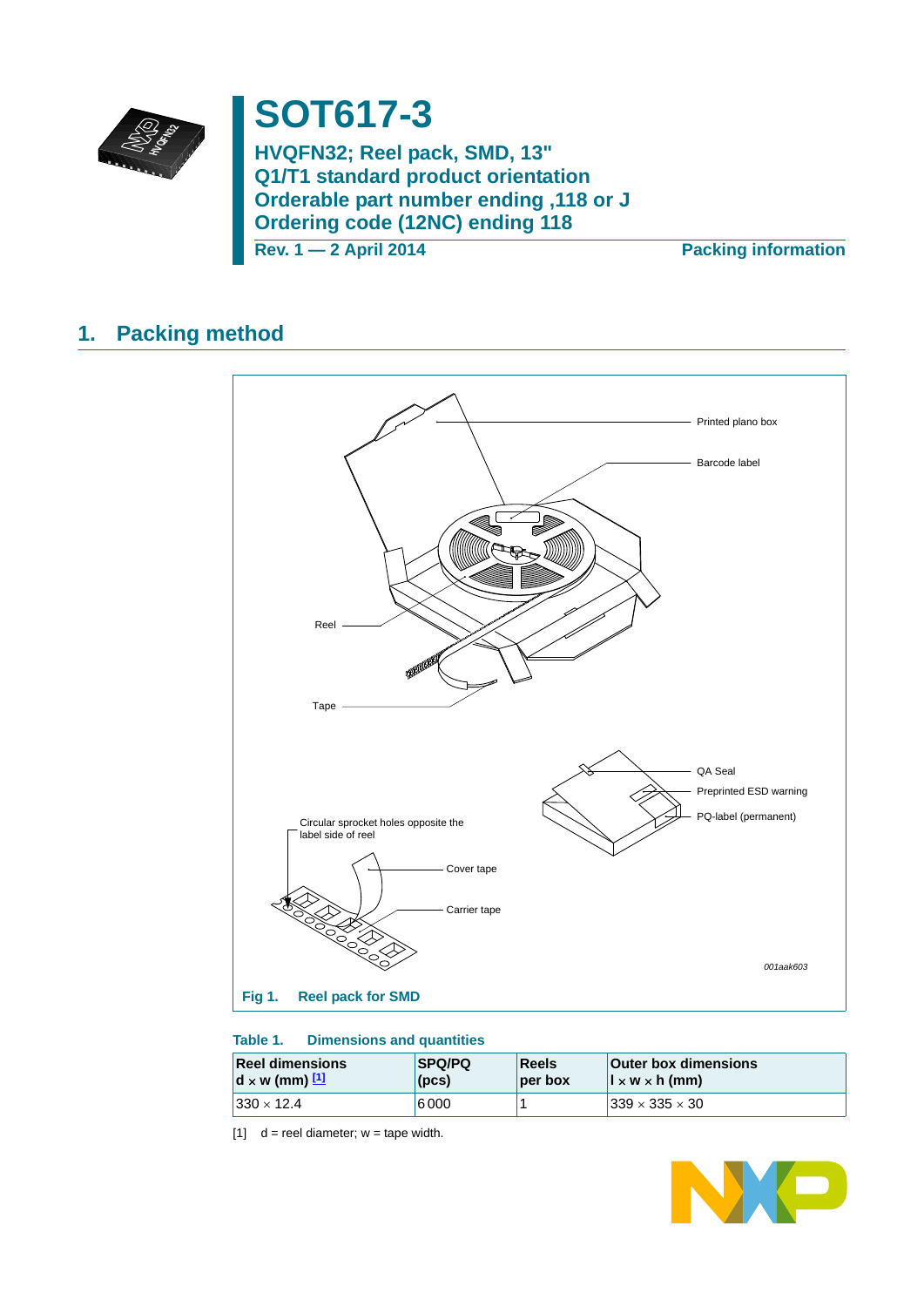# **NXP Semiconductors SOT617-3**

#### **HVQFN32; Reel pack, SMD, 13" Q1/T1 standard product orientation Orderable part number ending, 118 or J Ordering code (12NC) ending 118**

### **2. Product orientation**



## **3. Carrier tape dimensions**



 $5.30 \pm 0.1$   $5.30 \pm 0.1$   $1.10 \pm 0.1$   $0.30 \pm 0.05$   $8.00 \pm 0.1$   $12.00 \pm 0.3$ 

#### **Table 2. Carrier tape dimensions** *Proposed*

| . In accordance with IEC 60286-3 |            |                     |       |             |       |
|----------------------------------|------------|---------------------|-------|-------------|-------|
| $A_0$ (mm)                       | $B_0$ (mm) | $\mathsf{K}_0$ (mm) | T(mm) | $ P_1$ (mm) | W(mm) |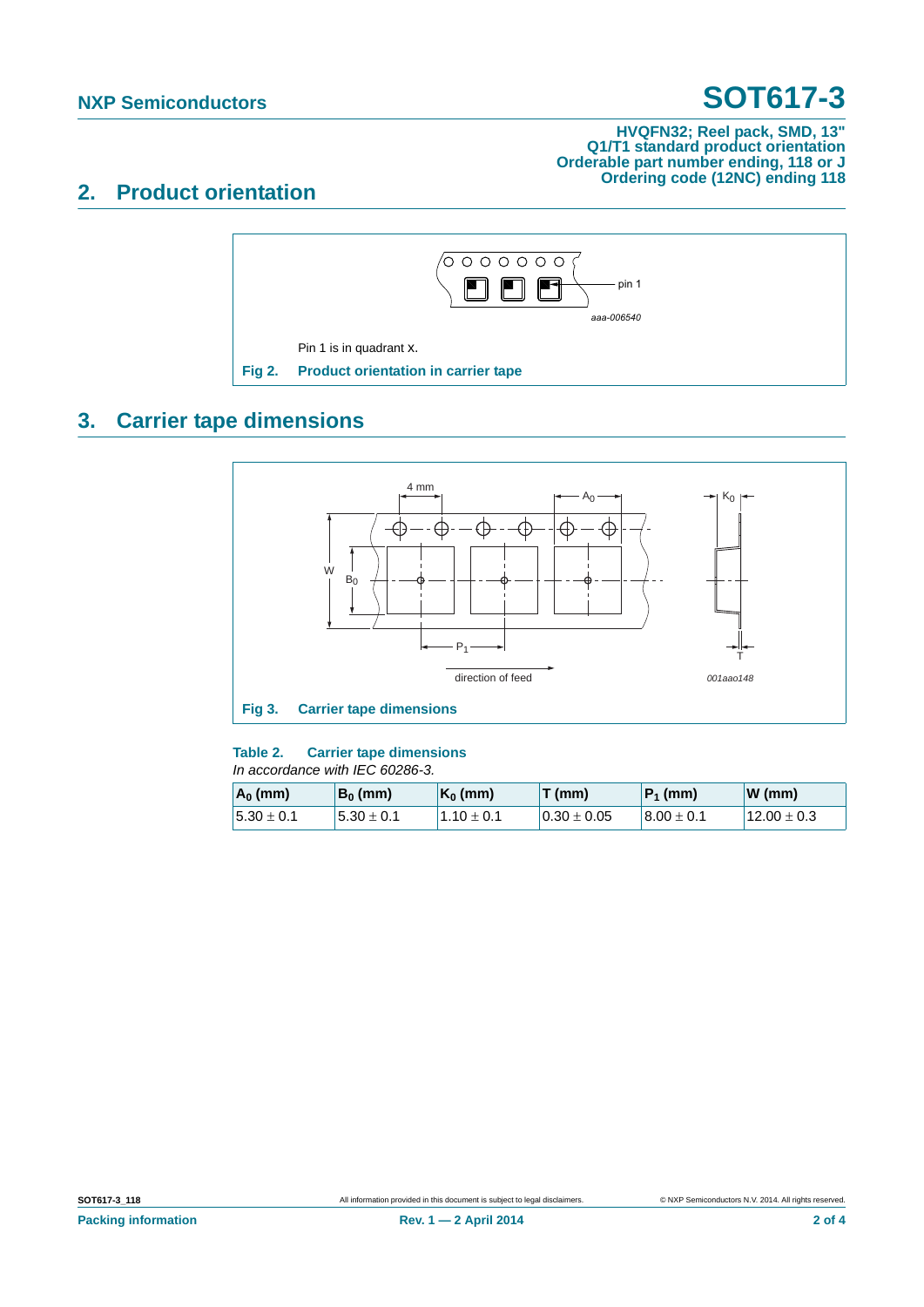# **NXP Semiconductors SOT617-3**

#### **HVQFN32; Reel pack, SMD, 13" Q1/T1 standard product orientation Orderable part number ending, 118 or J Ordering code (12NC) ending 118**

## **4. Reel dimensions**



#### **Table 3. Reel dimensions** *In accordance with IEC 60286-3.*

| A [nom] | $W2$ [max] | $B$ [min] | $C$ [min] | $D$ [min]       |
|---------|------------|-----------|-----------|-----------------|
| (mm)    | (mm)       | (mm)      | (mm)      | $\mathsf{(mm)}$ |
| 330     | 18.4       | 1.5<br>1  | 12.8      | 20.2            |